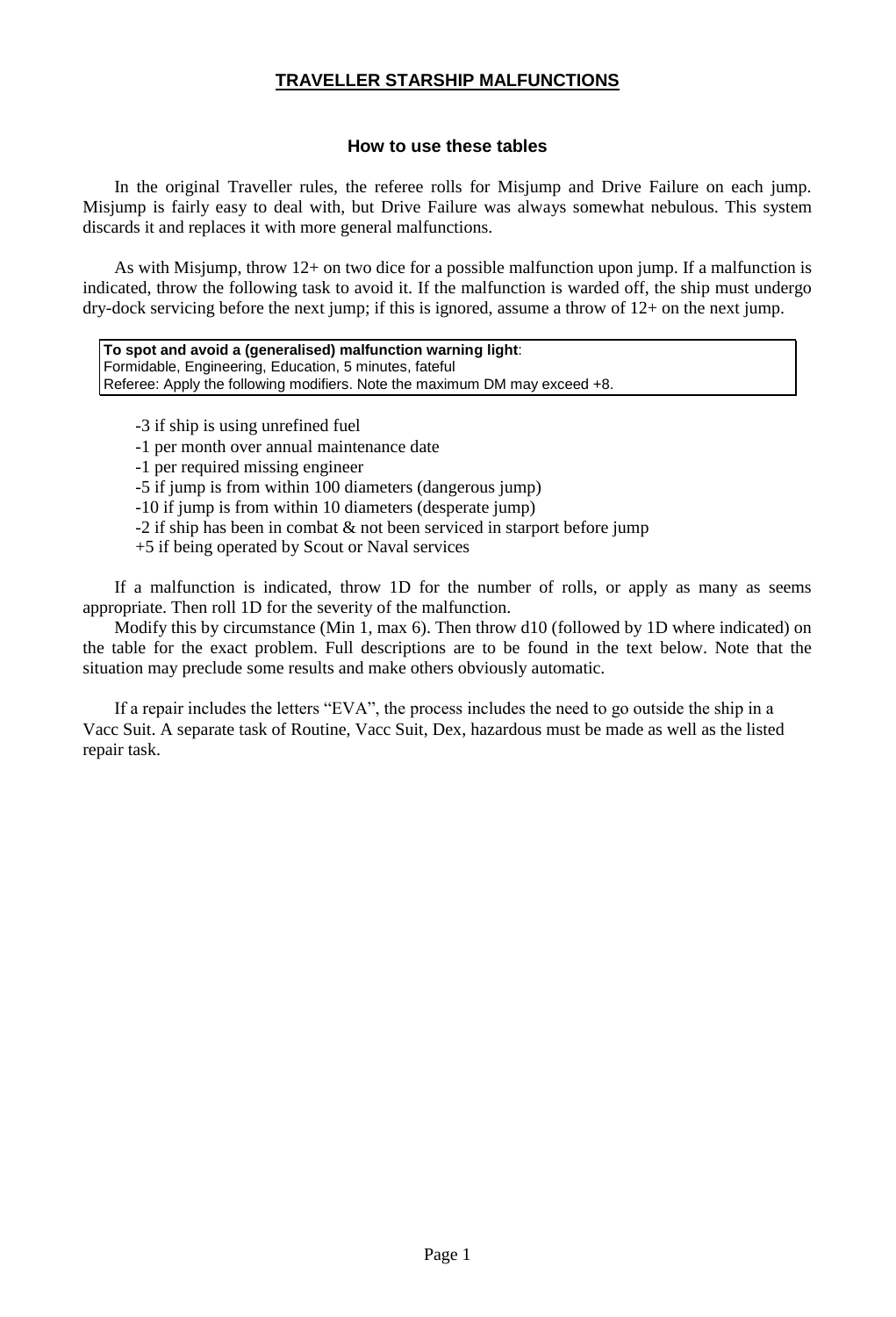| 1.          | <b>HULL</b>                      | (1-2) Atmosphere breach (3-4) Landing gear<br>failure (5) Airlock failure (6) Fire.                                                                                                                                                          |
|-------------|----------------------------------|----------------------------------------------------------------------------------------------------------------------------------------------------------------------------------------------------------------------------------------------|
| 2.          | <b>POWER</b>                     | Power plant malfunction.                                                                                                                                                                                                                     |
| 3.          | <b>DRIVES</b>                    | (1) Jump drive hull net failure (2) Jump drive<br>zuchai crystal failure (3) Hull cooling radiator<br>failure (4) Manoeuvre drive main thruster<br>failure (5) Manoeuvre drive attitude thruster<br>failure (6) Manoeuvre drive gyro failure |
| $\mathbf 4$ | <b>FUEL SYSTEM</b>               | (1) Fuel tank leak (2) Fuel feed blockage (3)<br>Fuel contamination (4) Fuel purifier failure (5)<br>Fuel pump failure (6) Fuel scoops clogged                                                                                               |
| 5.          | <b>COMPUTER</b>                  | (1-2) Software failure (3-4) Storage media<br>failure (5-6) Hardware failure.                                                                                                                                                                |
| 6.          | <b>WEAPONS</b><br><b>SCREENS</b> | $(1-3)$ Fire control $(4)$ Offensive weapon failure<br>Defensive<br>weapon/screen<br>failure<br>(5)<br>(6)<br>Ammunition malfunction.                                                                                                        |
| 7.          | <b>ELECTRONICS</b>               | (1-3) Sensor malfunction (4-6) Communication<br>breakdown.                                                                                                                                                                                   |
| 8.          | <b>ENVIRONMENT</b>               | $(1)$ Life support failure $(2)$ Gravity failure $(3)$<br>Inertia damper failure (4) Low berth failure (5)<br>Fresher malfunction (6) Galley malfunction.                                                                                    |
| 9.          | <b>SUBORDINATE</b><br>CRAFT      |                                                                                                                                                                                                                                              |
| 10          | <b>CREW</b>                      | $(1-3)$ A crew member is ill $(4-6)$ A crew<br>member is injured.                                                                                                                                                                            |

\* HULL - Atmosphere breach. Somewhere in the ship's "live zone" the integrity of the pressure hull is breached.

(1-3) Minor leak, repairs Routine, Mechanical, Education, 30 mins.

(4-5) Major leak, needs evacuation of affected area which is uninhabitable, requires EVA and repairs outside, Routine, Mechanical, Education, 1 hour, hazardous.

(6) Catastrophic leak, explosive decompression of affected area, any unsuited personnel are killed unless they have a suit to hand and make Difficult, Vacc Suit, Dexterity, 2 minutes absolute, fateful to put one on. Repairs of a catastrophic breach require EVA and Difficult, Mechanical, Education, 2 hours, hazardous.

### \* HULL - Landing gear failure. Not all ships have landing gear; if not, re-roll the malfunction.

(1-3) The gear jams up. The ship may attempt a belly landing; roll a surface damage hit (treat inappropriate result as no damage). To repair, Difficult, Mechanical or Electronic, Education, 1 hour.

(4-5) The gear jams down. The ship may not jump or leave/enter atmosphere. Repair Difficult, Mechanical *or* Electronic, Education, 1 hour. May also require EVA.

(6) The gear collapses next use. Roll two surface damage hits as above. No repairs are possible; the gear must be replaced.

\* HULL - Airlock failure. An airlock develops a fault.

(1-2) Airlock will not open. Repairs require Routine, Electronic or Mechanical, Education, 30 minutes.

(3) Airlock outer door jams open. Requires EVA and Difficult, Electronic or Mechanical, Education, 1 hour, hazardous to repair.

(5) Airlock inner door jams open. Requires Difficult, Electronic or Mechanical, Education, 1 hour to repair.

(6) Catastrophic airlock failure, both doors jam open. Treat as Catastrophic hull breach above, but allow Electronic as task bonus.

\* HULL - Fire! A fire breaks out somewhere in the ship's live zone. Depending upon the time it burns, the fire may cause other damage to this ship. These subsidiary malfunctions must be rolled with care, and some may need adjustment to make them relevant to fire damage. Note that if the facility exists to depressurise the affected area, the fire will die within 1 round of complete depressurisation being achieved. If this is done in the first 10 minutes of the fire, subtract 1 from the severity of resultant malfunction rolls.

(1-2) Minor, eg stateroom, cargo bay, corridor, vehicle hangers, etc; if an automatic fire extinguisher system is fitted the fire will be put out in 1D rounds. Otherwise, crew must extinguish the fire; general tasks on Firefighting skill if held, no harder than Difficult. After the fire is put out, throw 1 malfunction of severity d3 for each 10 minutes of fire.

(3-5) Major, eg two or three areas as above; a fire extinguisher system will deal with the fire on Routine, otherwise crewmembers must extinguish the fire. Tasks will range from Difficult to Formidable. After the fire is put out, throw 2 malfunctions at severity d4 for each 10 minutes of fire.

(6) Catastrophic, eg bridge, drive rooms, power plant, life support, computer room, missile magazine etc (may be more than one area, depending on ship layout); most shipboard firefighting systems will not be able to deal with this (throw Difficult). Firefighting tasks will be in the Formidable bracket most of the time. After the fire is out, throw 2 malfunctions per 10 minutes of fire at severity d4+2.

#### \* POWER - Power plant malfunction. The ship's power plant develops a fault.

(1-2) Minor, the automatic safeties prevent the plant being "revved up" past tick over. Repairs require Routine, Engineer, Education, 20 minutes.

(3-4) Major, there is actually a problem; the plant can be patched up to 20-40% function on Difficult, Engineer, Education, 1 hour but there is a 2 in 6 chance of a Catastrophic failure if major repairs are not made at a starport. Cost of starport repairs, Crd3 per Mw of output of the plant, this takes d6 weeks.

(5) Catastrophic, the power plant stops operating. If spares are carried, patch repairs can be effected on Formidable, Engineer, Education, 5 hours. Starport repairs cost Crd8 per Mw and take 2D weeks.

(6) Catastrophic, the power plant goes critical, requires Formidable, Engineer, Education, 2 minutes, fateful to shut it down before explosion. A power plant explosion inflicts a Catastrophic hull pressure failure, a power plant destroyed battle damage hit and one Internal Explosion hit (ignore Power Plant results). Anyone trying the above shutdown task at the time of detonation is killed. Repairs impossible, must be replaced.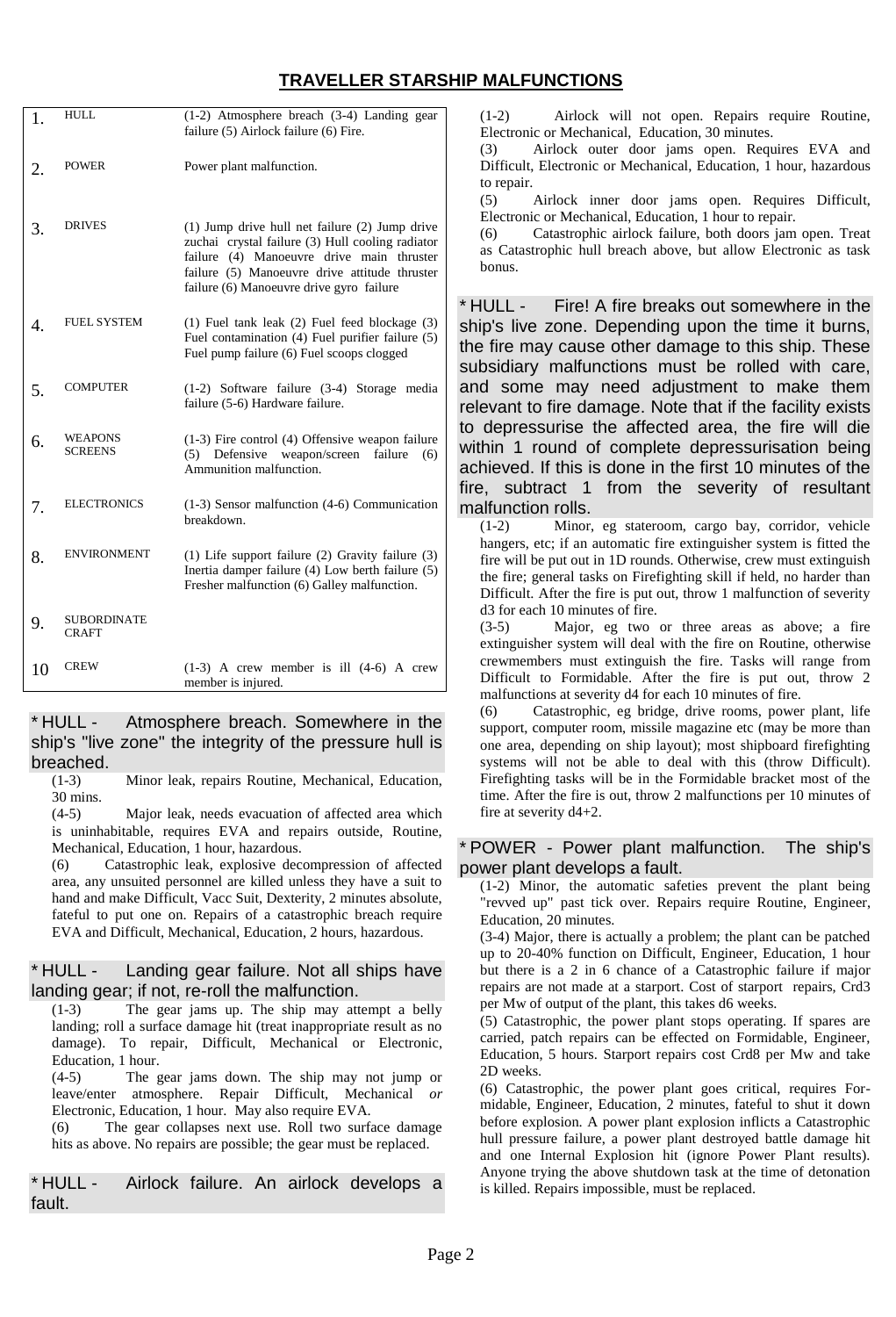\* DRIVES - Jump drive hull net failure. The lanthanum hull net fails, preventing the ship from jumping. Lanthanum web spares will be stowed in the ship's locker as part of annual maintenance, so will be present unless this was missed. Replacement web spares cost Cr50 per 100 tons of ship.

(1-3) Minor break in the web, can be found by EVA with PRIS binox on Routine, Recon OR Engineer, Intelligence, 1 hour/100 tons, hazardous, repairs require spare lanthanum webbing and EVA. Routine, Mechanical OR Engineer, Education, 1 hour, hazardous.

(4-5) Major break in the web, to find EVA and Routine, Recon OR Engineer, Intelligence, 1/2 hour/100 tons, hazardous, patch repairs EVA and Formidable, Engineer OR Mechanical, Education, 2 hours, hazardous but chance of misjump even after repairs is +4 above normal.

(6) Catastrophic net breakdown, ship cannot jump. Repairs require A or B starport and cost 25% of the cost of the jump drives.

\* DRIVES - Jump drive zuchai crystal failure. There is no severity for this, a failure requires replacement. Detection requires Routine, Engineer OR Computer, Education, 10 minutes. Replacements cost 10% of the cost of the drives and come from any A, B or C class starport. A full set of spare crystals are loaded into the locker as part of each annual maintenance. Replacement requires Routine, Engineer, Education, 1 hour.

\* DRIVES - Hull cooling radiator failure. This actually incapacitates all the drives. The waste heat produced by the drives cannot be radiated to space. The ship cannot manoeuvre (the safety will shut down the power plant) and if it jumps the accumulation of waste heat will destroy the ship. Repairs require EVA and Difficult, Mechanical OR Engineer OR Electronic, Education, 2 hours, hazardous.

\* DRIVES - Manoeuvre drive main thruster failure. The main manoeuvre drives stop working. The ship may not move if it is stopped or (worse) stop or slow if it is moving. It may turn with its attitude jets.

(1) The problem is minor wiring, Routine, Electronic or Gravitics, Education, 1 hour.

(2-4) A more major thruster problem, Difficult, Gravitics or Engineering, Education, 4 hours.

(5-6) Very serious thruster failure, Formidable, Gravitics or Engineering, Education, 5 hours for a patch which gives 50% function, starport A, B or C repairs at 1DX10% of original costs required for full function.

DRIVES - Manoeuvre drive attitude thruster failure. The attitude thrusters control which way the ship faces. Without them, the ship cannot change direction, and may be attacked as if stationary (ie a 2 required to miss).

(1) Thrusters on one side fail, ship can be manoeuvred with the other jets, all Pilot rolls are at -2.

(2) Two faces are out, this halves all Pilot skill rolls.

- (3-4) Enough thrusters are u/s to render the ship immobile.
- (5-6) Thrusters on 1D of the 6 basic faces of the ship are jammed

*on,* causing the ship to cartwheel violently.

All thruster problems are correctly diagnosed on Routine, Engineer OR Computer, Education and repairs require EVA and Difficult, Gravitics OR Engineer, Education, 1 hour, hazardous per face.

\* DRIVES - Manoeuvre drive gyro failure. The gyro controls the inertia of the ship, making turning round and course correction possible. Repairs to the gyro always involve spinning it down, Routine, Engineer, Computer, 1 hour absolute, safe. Spinning up again requires the same roll.

(1-3) Minor problem. The gyro wobbles slightly. Manoeuvres take longer and pilot rolls are at -1. Repairs require Routine, Engineer OR Mechanical, Education, 1 hour.

(4) The gyro's failsafes incorrectly detect a problem and spin down the gyro (1 hour). Adjustments to the failsafes are Routine, Electronic or Engineer, Education, 30 minutes.

(5) A major problem is detected correctly and the gyro spins down. Repairs in space are Formidable, Engineer or Mechanical, Education, 2 hours. Alternatively, a patch at Difficult can be applied, followed by repairs at a starport A, B or C. If these repairs are omitted, an automatic warning light happens next flight, and the malfunction will automatically be gyros, severity 6. (6) Catastrophic gyro failure. The gyro breaks free from its mountings and tears through the engine room. Apply a critical hit of Manoeuvre Drive Destroyed and roll two Internal Explosion hits, any crew in the engine room are killed unless they are in a vacc suit and throw Impossible, Vacc, Dexterity, fateful. The manoeuvre drive must be replaced; add 10% to the cost to cover the damage to the ship caused by the flying gyro, plus the cost of the internal explosion damage.

\* FUEL SYSTEM - Fuel tank leak. There is a leak in one or more of the fuel tanks. Repairs to internal leaks require Routine, Mechanic or Engineer, Education, 30 mins (1 hour for major) and to external leaks EVA plus Difficult, Mechanic or Engineer, Education, 1 hour (2 for major), hazardous.

(1-3) A small leak, the amount of fuel leaking is insignificant. The fuel pressure readings will give away the leak on Routine, Pilot, Computer.

(4-5) A major hole. Fuel is either jetting into space or pouring into the ship somewhere (as liquid  $H^2$ ).

(6) Fuel tanks collapse. All fuel is lost, power plant shuts down, ship cannot Jump. Repairs can be attempted at Impossible, Engineer or Mechanical, Education, 5 hours. Any starport of C or better can replace collapsed fuel tanks, at a cost of Cr10 per KL of tankage.

\* FUEL SYSTEM - Fuel feed blockage. There is a blockage in the fuel feed system. To find and repair it, (Variable), Mechanic or Engineer, Education, 1 hour. For task:

- (1) Easy,
- (2-3) Routine,
- (4-5) Difficult,
- (6) Formidable.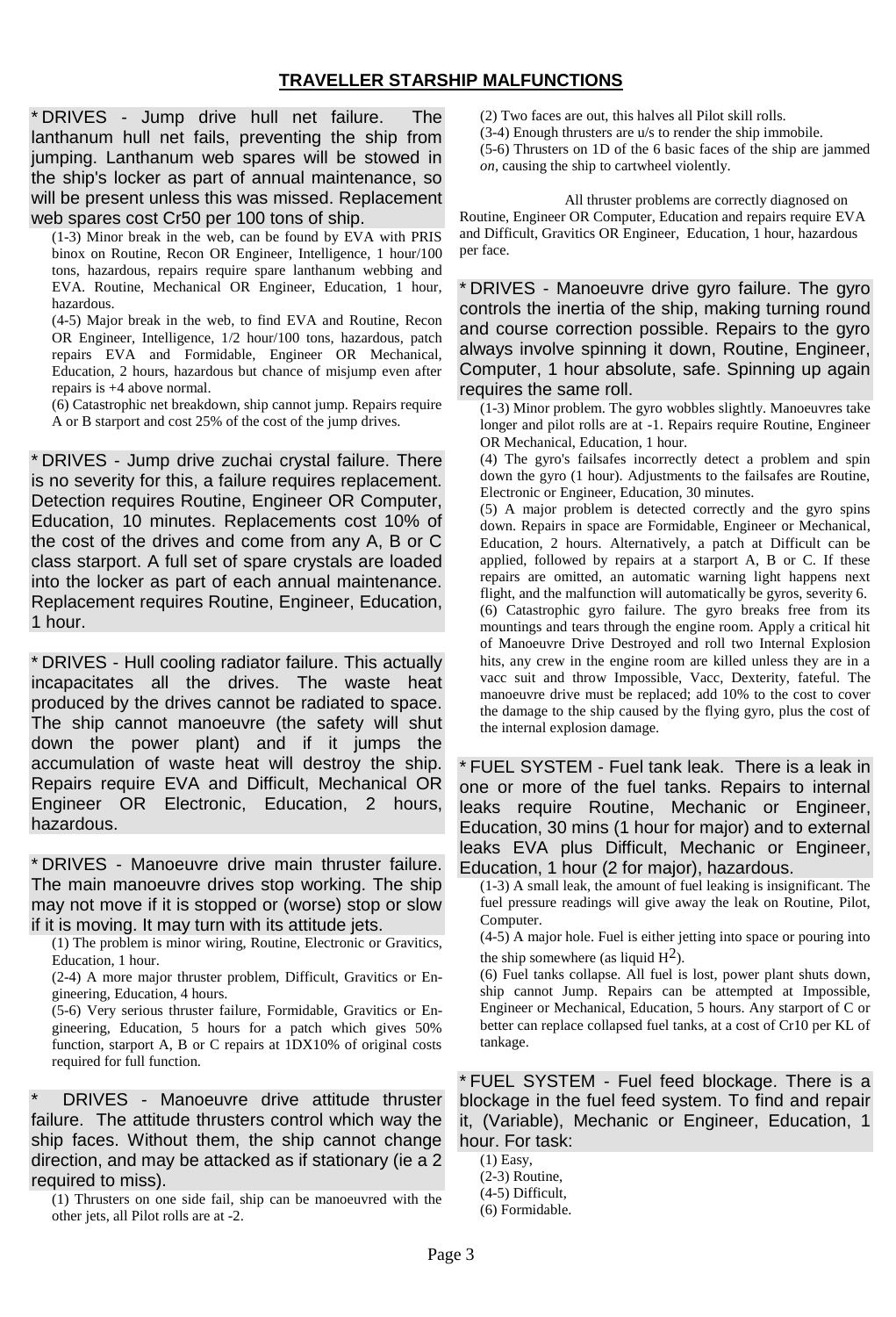\* FUEL SYSTEM - Fuel contamination. There is an impurity in the fuel supply.

(1-3) The computer alerts the crew that the filters require changing. Spares are provided as part of annual maintenance. Routine, Engineer OR Mechanical, Education, 20 mins to change the filters.

(4-5) The fuel is too impure for the power plant, and the computer shuts down the power. All fuel must be replaced, centrifuged, filtered or re-purified.

(6) As 4-5, but enough duff fuel is used to cause a POWER PLANT result 5 (see above). All fuel must be replaced.

\* FUEL SYSTEM - Fuel purifier failure. If there is no on-board purifier, treat as Fuel Contamination above.

(1-3) The ship is running on unrefined fuel. Use modifiers for unrefined for jump failures and further malfunctions. To repair, Difficult, Engineer or Mechanical, Education, 3 hours, then the whole lot must be re-purified.

(4-6) The purifier is actually producing contaminated fuel. Use same severity roll on Fuel Contamination above, purifier cannot be used to clean fuel until repaired. If severity 6, repairs are Formidable; otherwise, use above task profile.

\* FUEL SYSTEM - Fuel pump failure. The fuel pump is used to shift fuel around the various systems that use it, and to and from the purifier. If it breaks down, the ship cannot jump or manoeuvre and basic life support goes on batteries. The task to repair the pump is V, Engineer or Mechanical, Electronic, Education, 1 hour.

(1) V=Routine

(3-5) V=Difficult

(6) V=Formidable.

\* FUEL SYSTEM - Fuel scoops clogged. This will be a result of a scoop operation; various impurities from the gas giant's atmosphere have obstructed the scoops. They must be mucked out from outside, requiring EVA and Routine, Mechanical OR Engineer, Strength, 1 hour/100 tons of ship, hazardous.

#### \* COMPUTER - Software failure.

(1) Any home written programs in use develop a fatal fault. The writer or similar tinkerer can repair the problem on Difficult, Computer, Intelligence, 2 hours.

(2) The programs to operate part of the ship fail. Roll again on the Malfunctions table; a result of COMPUTER indicates the operating system - no programs may be loaded/unloaded. Restart programs on Formidable, Computer, Education, 5 minutes.

(3) Library is wiped. A new library must be purchased. Ship may not Jump and all in-system tasks are +1 level.

(4) Fire control program fails. Restart programs on Formidable, Computer, Education.

(5) Generate/Navigation system crash - flight plans cannot be created. Restart programs on Formidable, Computer, Education.

(6) Security/Anti - hijack authorised personnel files lost. The antihijack starts persecuting genuine crewmembers. Stop programs on Formidable, Computer, Education or Security or Intrusion, hazardous, fateful (only fateful if A-H has lethal force capability). Restart programs properly on Formidable, Computer, Education, 30 minutes.

# \* COMPUTER - Storage media failure. One throw on Formidable, Electronic or Computer, Education, 5 minutes, fateful is allowed to save the failed medium.

(1-3) One CPU's storage is lost, Routine, Computer, Education, 2 hours to restore from one of the other two.

(4-5) Two CPUs storage are lost, Routine, Computer, Education, 4 hours, fateful to restore from the third.

(6) All three CPUs' disk media has failed and all software is lost. No computer functions are possible. Replacement costs 1/3 of original computer costs, and must be at the same tech level as the ship's construction. See Library is Wiped above.

\* COMPUTER - Hardware failure. One or more of the ship's three CPUs has failed.

1-3) One computer down, no interruption of service. Repairs on Difficult, Computer or Electronic, Education, 2 hours. (4-5) Two CPUs down, 50% function. Repairs on Difficult, Computer or Electronic, Education, 4 hours. (6) All computer processing out, ship is paralysed, Repairs on Formidable, Computer or Electronic, Education, 6 hours. See

Library is Wiped above

Note that a hand computer rates as a Model/1 and a battle computer at about Model/3 depending upon tech level. Also most small spacecraft carry computers, ranging from Model/0 to 3 or better. Replacing a ship's computer with a lower model requires Formidable, Computer, Mechanical OR Electronic, 5 hours. The CPs must be recalculated, and a decision made as to what systems to run.

#### \* WEAPONS/SCREENS - Fire control.

(1-2) 1/4 of ship's hardpoints incapacitated (V=Routine),

(3-4) 1/2 of ship's armament disabled (V=Difficult),

(5-6) All fire control out (V=Formidable).

Trace fault on V, Computer or Gunnery, Education, repairs on V, Electronic OR Computer OR Gunnery, Education, 1 hour.

\* WEAPONS/SCREENS - Offensive weapon failure. Randomly select one offensive weapon or battery of weapons; this is disabled.

(1-2) Repairs are Routine, Gunnery or Electronic, Education, 1 hour.

(3-4) Repairs are Difficult, Gunnery or Electronic Education, 2 hours.

(5-6) Repairs are Formidable, Gunnery or Electronic Education, 3 hours, hazardous.

\* WEAPONS/SCREENS - Defensive weapon/screen failure. Randomly select one defensive weapon or battery of weapons or one screen; this is disabled.

(1-2) Repairs are Routine, Gunnery or Screens or Electronic, Education, 1 hour.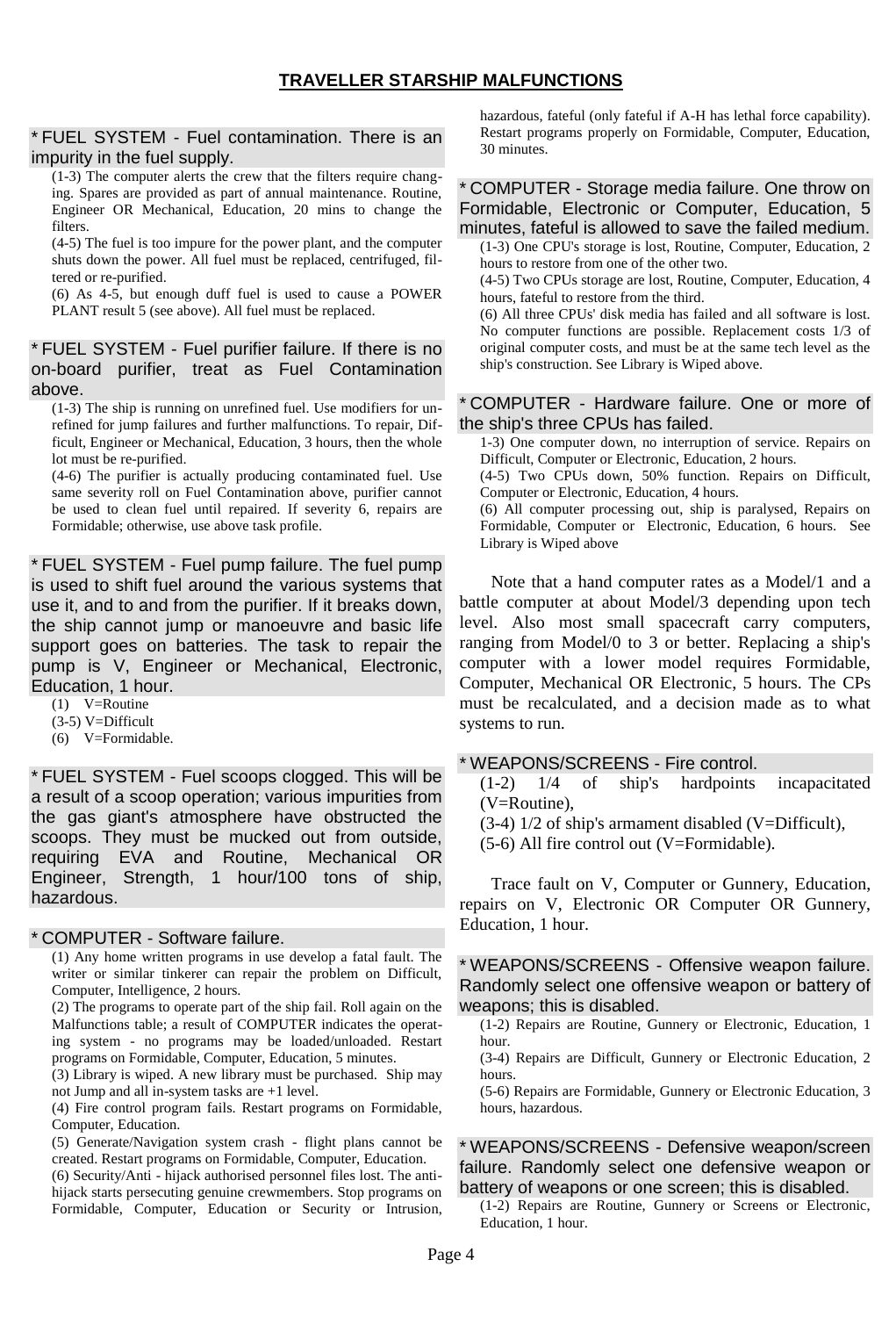(3-4) Repairs are Difficult, Gunnery or Screens or Electronic Education, 2 hours.

(5-6) Repairs are Formidable, Gunnery or Screens or Electronic Education, 3 hours, hazardous.

# \* WEAPONS/SCREENS - Ammunition malfunction. If the result rolled for this malfunction is inapplicable, re-roll the entire malfunction.

(1-3) Sandcaster ammunition. Ammo for the sandcaster spontaneously detonates in the magazine. No damage, but a great deal of mess and no ammo for the sandcasters (if the 'casters are normally carried loaded, one battery-round will be available).

(4-5) Missile ammunition minor malfunction, the missiles in the magazine turn out to be duds. Either they do not launch when required or they do not explode on arrival.

(6) Missile magazine explosion. For every battery-round of missile storage (if not stated, peg at 10) inflict an Internal Explosion hit on the ship. If atomics are included, roll a Radiation hit for each explosion.

\* ELECTRONICS - Sensor malfunction. The ship's sensors are its eyes and ears; without them it cannot navigate, fight, dodge asteroids etc. Roll 1d4: 1 AEMS, 2 PEMS, 3 Neutrino, 4 Densitometer. If the ship does not have the indicated sensor then reroll.

(1-2) Routine, Sensor Ops or Computer or Electronic, Education, 30 minutes.

(3-4) Difficult, Sensor Ops or Computer or Electronic, Education, 1 hour.

(5) Formidable, Sensor Ops or Computer or Electronic, Education, 2 hours.

(6) Impossible, Sensor Ops or Computer or Electronic, Education, 2 hours.

\* ELECTRONICS - Communication breakdown. One of the ship's communicators has broken down. Repairs are V, Electronic or Communications, Education, 1 hour.

(1) V=Routine,

(2-3) V=Difficult,

(4-5) V=Formidable,

(6) V=Impossible.

\* ENVIRONMENT - Life support failure. The life support systems make the fragile bubble of a starship habitable. Time is definitely a factor in repairing failed environments.

(1) The lights fail. Routine, Electronic, Education, 10 minutes.

(2) The food preparation systems break down. Repairs are Routine, Electronic OR Mechanical or Steward, Education, 1 hour.

(3) The water recycling plant stops working. Routine, Electronic OR Mechanical, Education, 30 minutes.

(4) The air pressure goes haywire, but not outside livable limits. Difficult, Mechanical OR Electronic, Education, 30 minutes.

(5) The temperature control fails, and people start to freeze in about three hours. Difficult, Mechanical OR Electronic, Education, 2 hours.

(6) The air purifiers pack in and the air starts going bad. Difficult, Electronic OR Mechanical, Education, 2 hours.

\* ENVIRONMENT - Gravity failure. The artificial gravity is controlled by a central dedicated CPU. This monitors both default gravity and special settings for high- or low-environment individuals.

(1-2) Gravity fluctuates very slightly. Routine, Gravitics OR Computer, Education, 10 minutes.

(3-4) Gravity fluctuates or oscillates noticeably. Difficult, Gravitics or Computer, Education, 1 hour.

(5) Gravity cuts off completely. Routine, Vacc or Z-G, Dex and Formidable, Gravitics OR Computer OR Electronics, Education, 2 hours.

(6) Gravity shoots up by 1Dg. 7g is enough to kill most humans; add Str and End bonuses, if more than the gravity, character can move. Repairs are Routine, High-G Environment, End and Formidable, Gravitics OR Electronics, Edu, 2 hours. Alternatively, Difficult, Gravitics, High-G Environment, 30 seconds to switch the grav off, then treat as 5 above.

\* ENVIRONMENT - Inertia damper failure. Whenever the ship changes course (especially during combat) the dampers stop the contents from smashing against the walls. If the dampers fail, all personnel must be strapped into G-Couches or be bashed to bits. Damage sustained is 3D per space combat round, reduce by half if wearing combat or powered armour. Repairs are V, Gravitics or Computer or Electronic, Education, 1 hour.

(1) V=Routine,

(2-3) V=Difficult,

(4-5) V=Formidable,

(6) V=Impossible.

\* ENVIRONMENT - Low berth failure. If the ship has low berths, a random number between 1 and all or them malfunction. If the berth is not occupied, the problem will not become apparent until it is next used. Note that the skill Low Berth Maintenance, available from Paranoia Press' *Merchants and Merchandise*, may be applied to all tasks connected with Low Berths.

(1) The berth prematurely activates its normal revival cycle. Roll as usual for survival of the passenger. The ship's computer will alert the crew to the fault. Repairs on Routine, Electronic OR Computer, Education, 30 minutes.

(2) Crash revival, passenger is immediately revived. Throw Difficult, (passenger's) Endurance, (assistant's) Medical, fateful to survive. Then repair as 1 above

(3) The low berth's life support systems break down, revival sequence must be started within 30 minutes or passenger will die. Throw Routine, Medical, Education, 5 minutes, fateful to activate. Repair as 1 above

(4) The low berth's power fails. Battery backup will keep the passenger alive for 24 hours, but power must be reconnected to revive the passenger. To reconnect the power, Difficult, Electronic or Mechanical, Education, 2 hours, hazardous, fateful. A fumble kills the passenger. Repair as 1 above

(5) The life support goes haywire, feeding the patient wrongly balanced life support. No alarm is raised (the berth thinks it is functioning normally) but the passenger must roll Routine, Endurance, fateful to survive and takes 1d3 permanent reduction to a random attribute from Str, Dex, End or Int.